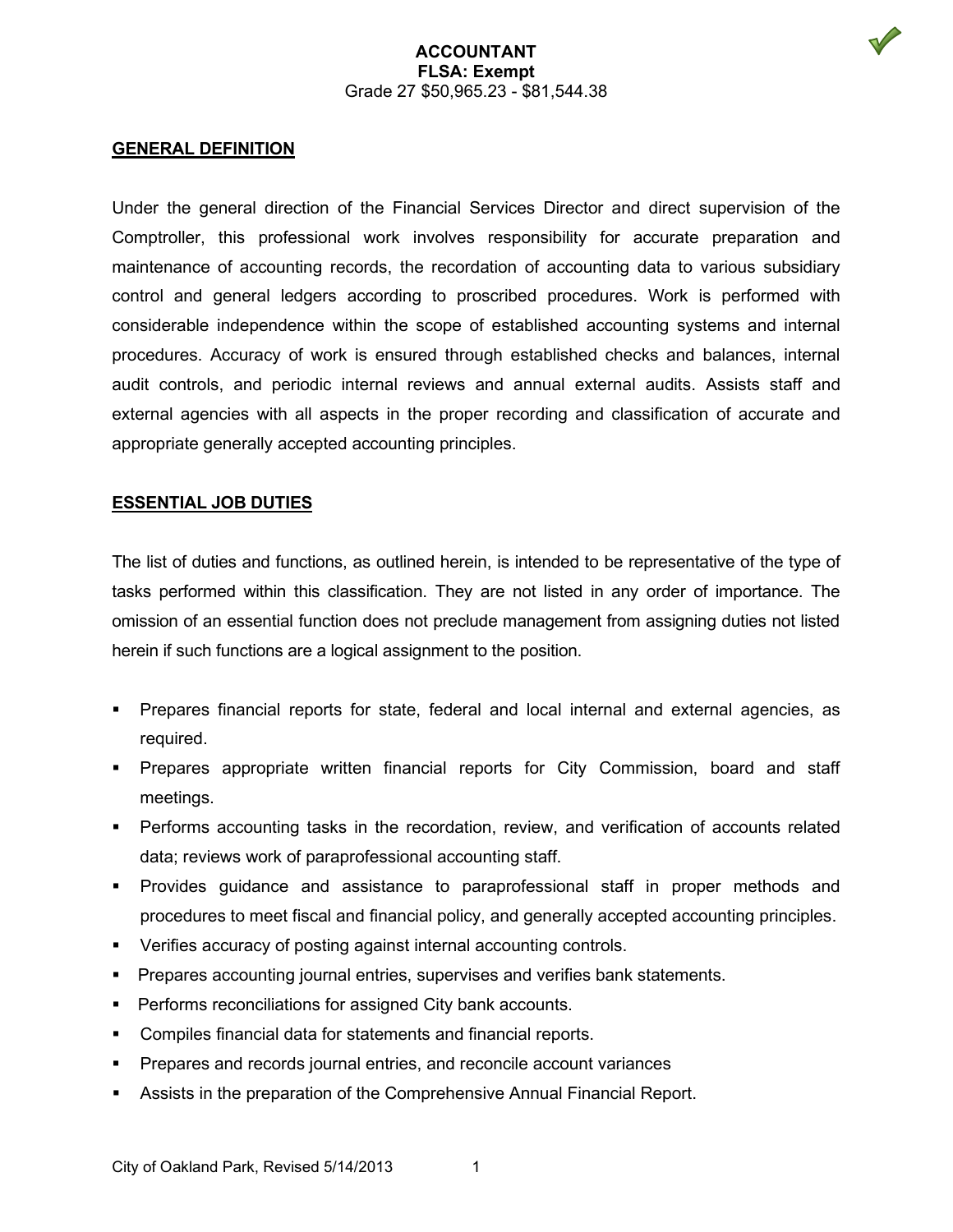## **ACCOUNTANT FLSA: Exempt** Grade 27 \$50,965.23 - \$81,544.38

 Assists in preparing requests for proposals for auditing services and other similar documents for external services.

# **KNOWLEDGE, SKILLS & ABILITIES**

- Knowledge of methods and principles of governmental accounting theory and principles, including promulgations proffered in Governmental Accounting, Auditing, and Financial Reporting (GAAFR), generally accepted accounting principles (GAAP), and the Governmental Accounting Standards Board (GASB).
- Knowledge of statutes, ordinances, regulations, policies and procedures relating to the receipt, custody and expenditure of governmental
- Knowledge of modern office practices, procedures, computerized accounting systems, equipment and techniques normally applied to governmental accounting systems.
- Ability to produce and maintain complex fiscal and accounting records, reports and financial statements.
- Ability to establish and maintain effective working relationships with internal and external customers, as well as governing and appointed authorities.

# **MINIMUM ACCEPTABLE EDUCATION, TRAINING & EXPERIENCE**

Bachelor's degree, from a State of Florida recognized accredited college or university with a major in accounting or finance. An Associate's degree in a business-related field, such as accounting or finance, with three (3) years governmental accounting experience may substitute for the required Bachelor's degree.

# **PREFERRED**

A minimum of five years of experience in governmental accounting or finance. Certified Government Finance Officer.

# **PHYSICAL REQUIREMENTS**